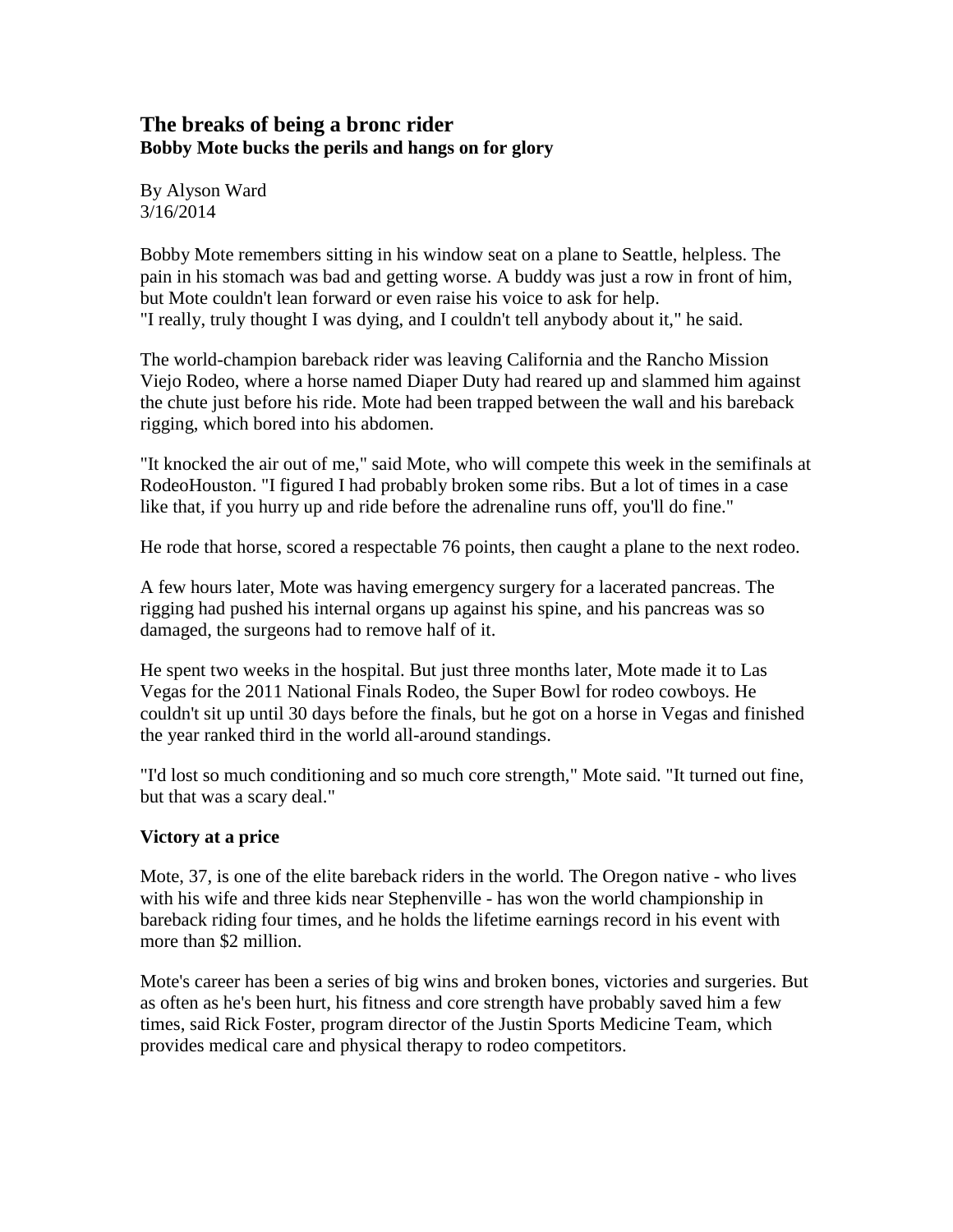"Bareback riding is definitely the most strenuous sport in rodeo, and the most physically demanding," Foster said. To compete these days, cowboys have to be at peak strength and fitness.

Rodeo is changing, and bareback riders today are more athlete than daredevil.

Mote was skinny and unathletic as a kid, and in the early days of his rodeo career, guys like him didn't do a lot of conditioning. Bareback riders are supposed to be light on their feet, agile and small; nobody wanted to bulk up.

But in the past decade, rodeo cowboys have started taking their diets and workouts seriously, Foster said. They've started building up lean muscle, endurance and stability. Now success in the arena is equal parts technique and fitness level.

"The more fit they are, the more they can ride with the technique," Foster said. "They're more in control."

Now, more than 20 years into his career, Mote's trying to improve, not maintain.

"The only reason I have to get better is because my competition is," he said. "There's guys now that weren't around when it was easier for me to win. So I've got to ride better. They're obviously younger, but I mean, the level of competition keeps getting better."

Mote juggles constant travel - he competes in dozens of rodeos each year - with regular workouts to build up strength, agility and balance. At any given time, he's rehabbing one injury or another, and that calls for more specific exercises.

"I've seen it change quite a bit - the quality of the stock, the quality of the events, the quality of the riders," Mote said. "I work way harder at it now than I ever used to."

## **Hooked from the start**

Mote remembers the first time he got on a bucking horse as a 15-year-old in Oregon.

"There was a guy who had an arena about 30 minutes from where I lived," he said. "On Thursday nights, he would buck out horses and bulls, and you could pay \$8 to get on one." Mote had a learner's permit and couldn't drive to the arena by himself, so he talked his grandmother into riding along in his dad's truck.

"I didn't know what to expect," he said of that first ride. "It was kind of a blur. Which it was for the first couple hundred horses."

Eventually, Mote dropped out of high school to pursue rodeo fulltime. He married in 1999, and for a long time the young couple put all their money into rodeo entry fees. Kate Mote worked two jobs and helped him chop firewood to earn a living. Every week, they'd pool their money and he'd go to the rodeo. "And I wouldn't win," he said. He'd come back empty-handed, and on Monday they'd start earning rodeo money all over again.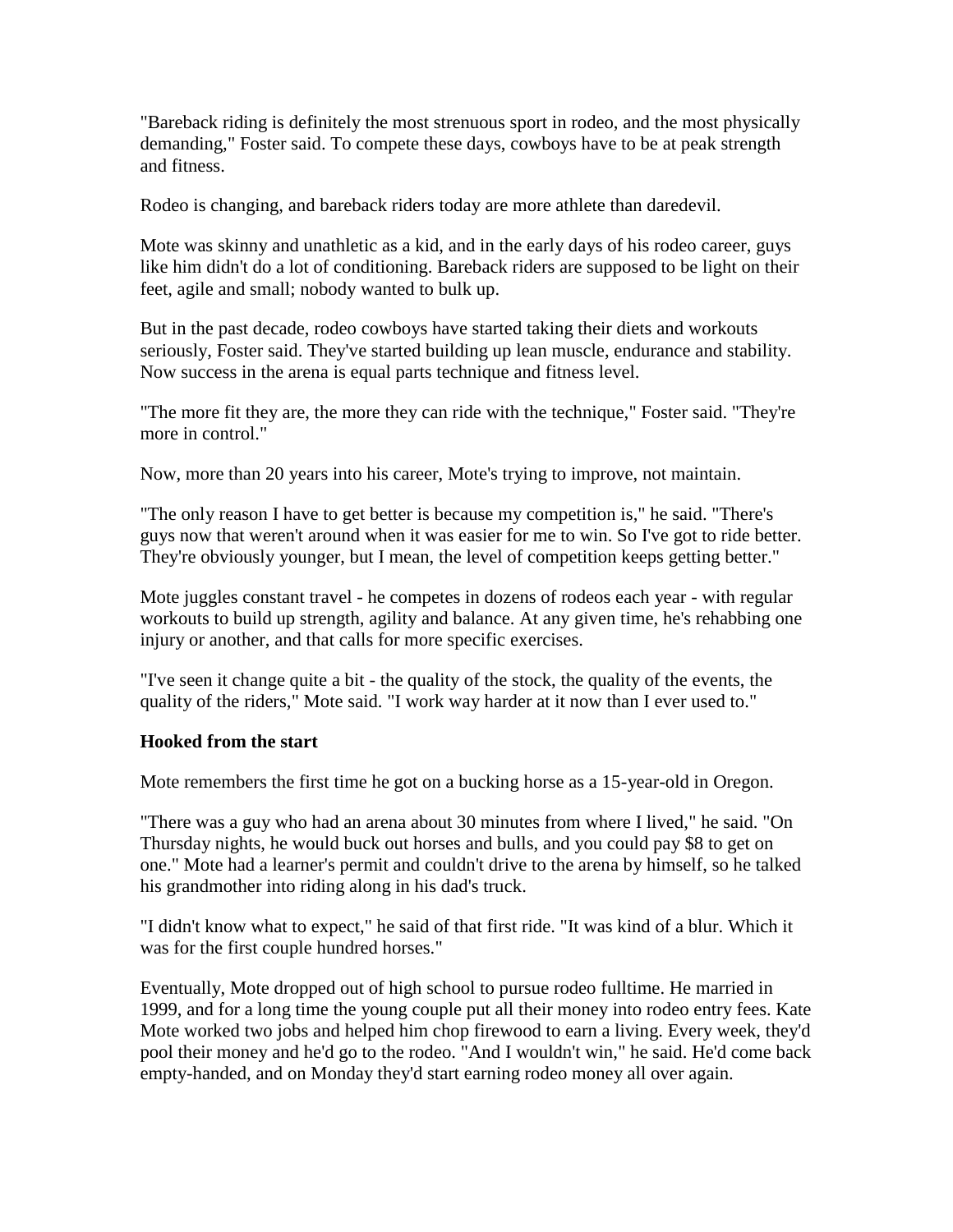"It was that way for a few years," Mote said. "And, in between, there I was getting hurt all the time, so not only did I have rodeo bills, I had hospital bills."

Mote has broken so many ribs, he doesn't keep count. He's had a rod and three screws in his right leg since a high school rodeo. He broke his collarbone at RodeoHouston, his left foot in San Antonio. He once broke two vertebrae in his back when a horse crushed him in the chute. He still finished the year as the world champion runner-up.

Early in his career, a horse tossed Mote into the side of an arena. "I hit my head on a post, which knocked me out, and I guess that's what fractured my skull," he said. "I guess I was in ICU for three days. I still don't remember it."

When Mote finally began to win, he won big. He won a couple of big rodeos in 2000 and was reserve world champion - the runner-up - the next year. In 2002, at age 26, Mote won his first world championship. He's done that three more times, in 2007, 2009 and 2010. Only two bareback riders have ever won more than four titles. And even though he's approaching 40, he's not about to stop chasing that fifth gold buckle.

It's unusual for a bareback rider to last so long, said Joe Bruce Hancock, general manager of the Houston Livestock Show and Rodeo.

"I liken it to (the career) of a prizefighter," he said. "You don't see a lot of prizefighters in their 30s anymore. The wear and tear and the blows to all parts of your body, your head and everywhere else - it's just difficult, it really is."

That goes for all rough stock events, Hancock said, but it's especially true for bareback riders.

"There's no stability for them," he said. "They're just tied on by a hand and doing the best they can to stay in rhythm with the animal."

## **Not ready to quit**

More than one doctor has told Mote he should wrap up his rodeo career, that he's too hurt to get back out there and do more damage to his body.

"That news is never easy to take," he said. "But then, once the shock has wore off, I guess I always went and got a second opinion or a third opinion until I found somebody who was willing to tell me something different. I just keep asking until someone says, 'No, I think we can do something for you.' "

That's what happened with his neck, which developed bone spurs from years of repeated whiplash. In 2010, the bone spurs started pressing on a nerve and making his left arm go numb. The first doctor, Mote recalls, told him, "I've reviewed your MRI, and the bottom line is you've had a good career. What do you have left to prove? Why don't you just hang it up?"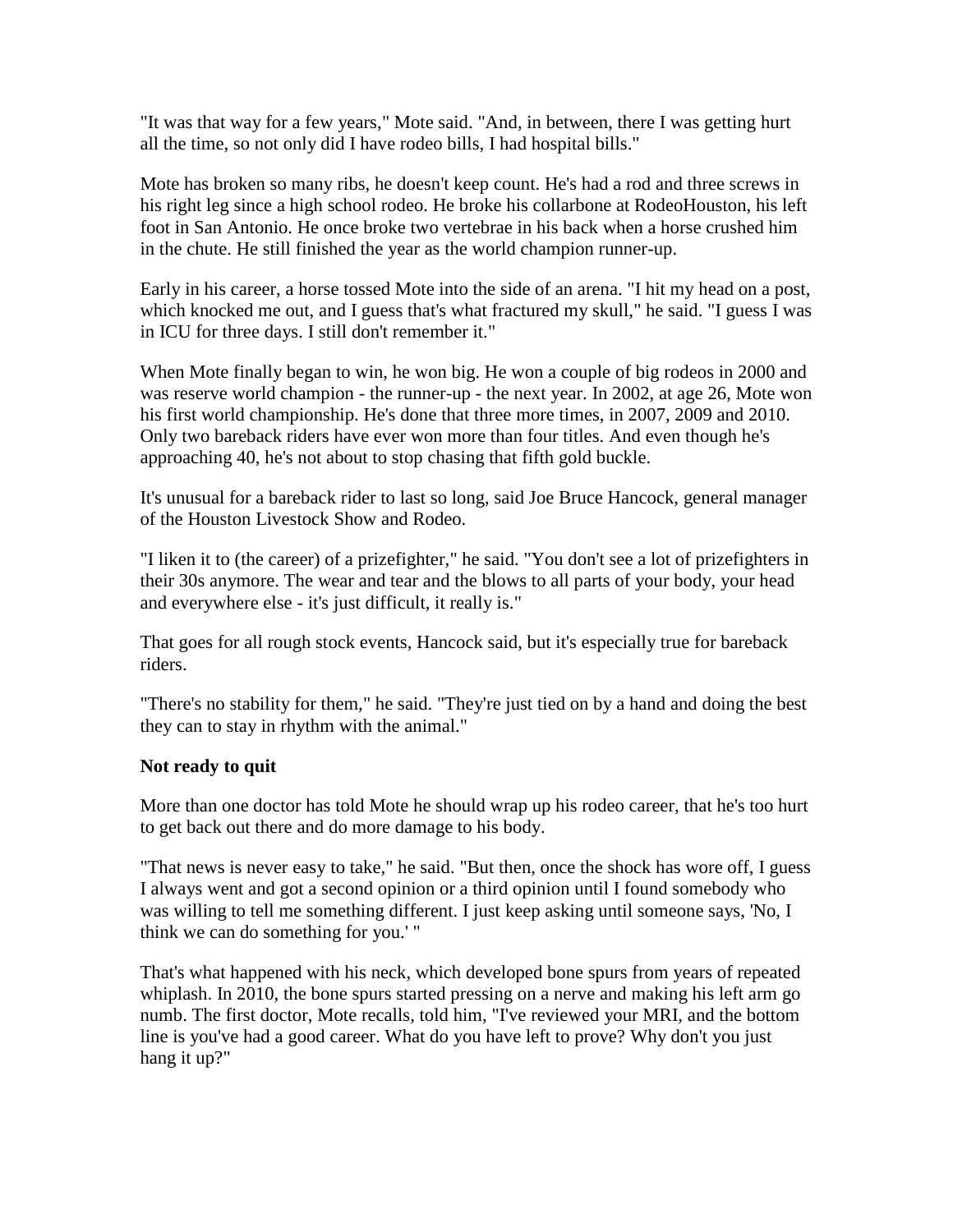That didn't sit well with a guy who'd been chasing a rodeo dream for 20 years. Riding bareback was all he'd wanted to do since he was a kid listening to Chris LeDoux songs.

So he got an appointment with the spine consultant to the Dallas Cowboys, who said, "I think we can fix you." Four days later, Mote was having spinal surgery. Later that year, he won his fourth world championship.

That was the win that "meant the most," Kate Mote said. "He had gone through so many injuries. Doctors had said, 'Well, you're done, let's call it a good career.' And then he wins another one."

That's why she hasn't once tried to talk her husband into listening to the doctors, maybe consider another line of work.

"I always am behind him," she said. "He just says that nobody's going to tell him when (to quit) - he's going to be the one to decide. He's just not taking no for an answer, so neither am I."

But then, Kate Mote's a barrel racer. She understands how it is.

"I've had a few injuries myself," she said, including a broken leg and a broken collarbone from horses that fell while she was riding. That hasn't stopped her from competing whenever she has the chance.

### **Eyes on another prize**

To be a bareback rider as long as Mote has requires some grit, some determination and some listening to your body.

"A lot of injuries kind of creep up on you," he said. "Wear and tear. Pretty soon, this doesn't move right or work right." When he wakes up in the morning, something usually hurts. "My back ... my neck. You just kinda take some Advil at night before you go to bed. That helps."

A few years ago, Mote took up team roping. It's easier on the body, an event that may let him stay on the rodeo circuit for many more years. But he's not planning that transition anytime soon. He still has goals. He wants to win another championship. And he's putting in the time, working on strength and conditioning to avoid more injury.

Foster, a clinical trainer, has treated a lot of Mote's injuries over the years, and he's seen how stubborn he can be about returning to the arena.

"It's like anything else," Foster said. "You only want to hear what you want to hear." But Foster doesn't think Mote's even close to reaching to end of his bareback riding career.

"He's still where he can win," Foster said. "He is not there (at the end) yet; he still has the ability to put another championship together."